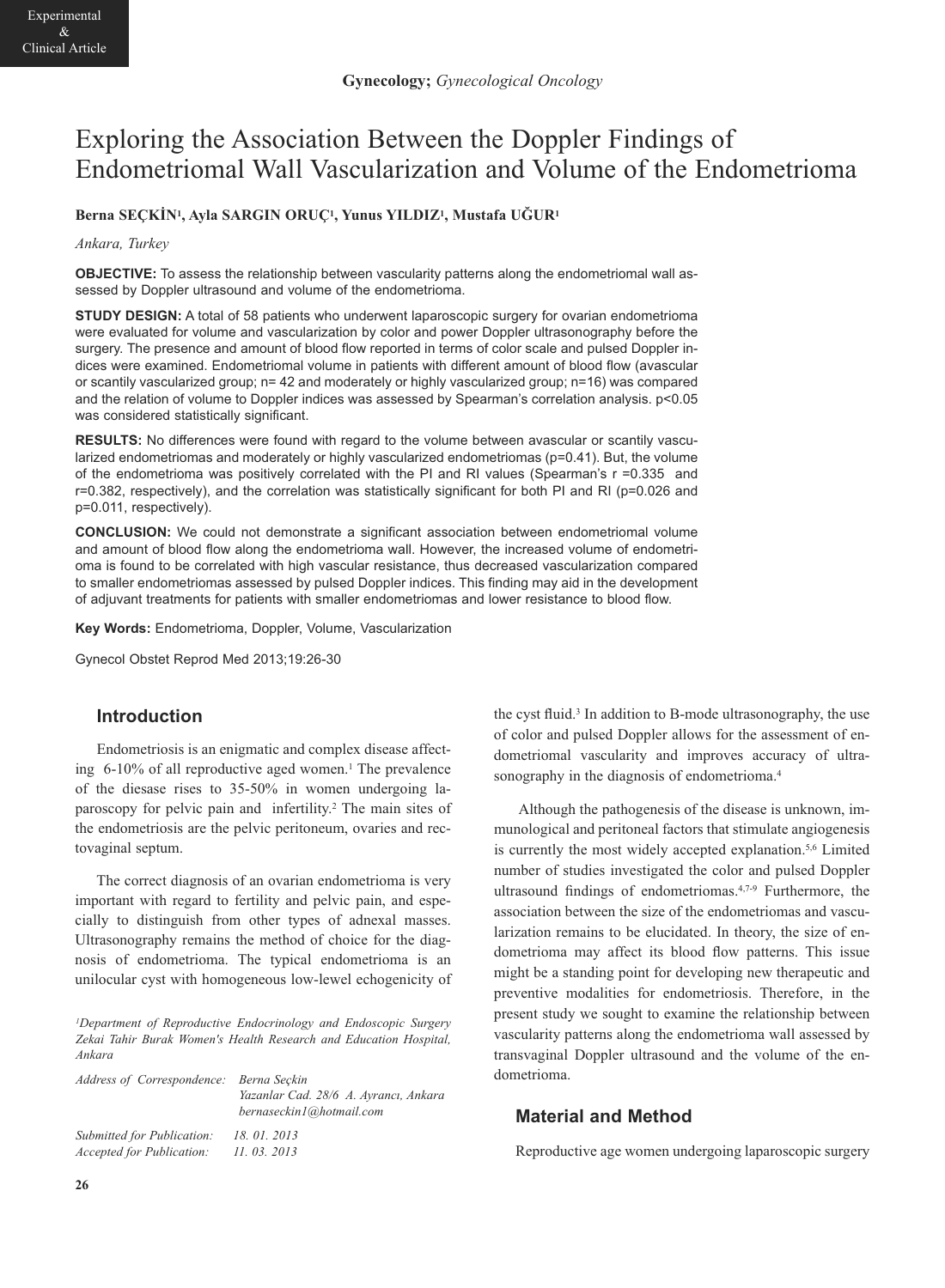for the diagnosis of ovarian endometrioma were involved in this prospective cohort study at the Zekai Tahir Burak Women's Health Research and Education Hospital. The investigation was approved by the Institutional Review Board and informed consent was obtained from all patients.

Women who had previously undergone endometriosis surgery or received suppressive treatment (oral contraceptives or GnRH analogues) within 3 months were excluded from the study. Patients with a suspicion of malignancy were also excluded. Prior to laparoscopy, all patients underwent gynecologic examination and transvaginal ultrasonography with an Aloka 7.5-mHz endovaginal probe (Aloka Co., Tokyo, Japan) and color and pulsed Doppler systems. Ultrasound examination was performed within the week before surgery during the early follicular phase of the menstrual cycle. All ultrasonographic assessments were done by the same examiner. On Bmode ultrasonography an ovarian endometrioma was defined as a round-shaped homogeneous hypoechoic tissue of lowlevel echoes.4 Endometrioma volume was calculated using the prolate ellipsoid formula: 0.5233x height x length x width (in cm), and expressed in milliliters (mL). After morphological evaluation was performed, color and pulsed Doppler were used to assess endometrioma vascularity, and color signals were looked for along the wall of the endometrioma. The amount of blood flow was reported in terms of a color scale.10 A color score of 1 was given when no flow could be detected, a score of 2 was given when scanty amount of color Doppler signals was present, a score of 3 was given when a moderate amount was detected, and a score of 4 was given when an abundant amount was detected. After color signals were detected, flow velocity waveforms (FVW) were obtained with the pulsed-wave Doppler and the pulsatility index (PI) and resistance index (RI) were electronically computed. Only arterial FVWs were processed. Sample volume was set at a 1.2-2 mm width. The spatial peak temporal average intensity was <65 mW/cm2. A 50-100 Hz filter was used to eliminate lowfrequency signals. The pulse-repetition frequency was set at 1.5-25 kHz. Similar consecutive waveforms for at least nine waveforms of good quality were analysed. When multiple signals were obtained, the lowest PI and RI values were used.

All operations were performed by experienced laparoscopic surgeons. Cystectomy by stripping or fenestration with a biopsy sample and coagulation of the cyst wall were applied on a case by case basis. Postoperatively, the pathology results were examined to confirm the diagnosis histologically and patients with a definitive diagnosis of ovarian endometrioma was included in the study.

Data were evaluated with SPSS for Windows v. 11.5 (SPSS, Chicago, IL,USA). Continuous data were expressed as the means  $\pm$  standard deviation (SD) or median with interquartile range (IQR), according to the distribution characteristics. Categorical data were presented number and percentage. Mann-Whitney U test was used to compare vascularization in different groups with regard to the volume of the endometriomas. Although the patients were divided into four groups according to color scores, we evaluated amount of vascularization in two groups for statistical purposes (avascular and scantily vascularized group: color score 1 and 2 vs. moderately and highly vascularized group: color score 3 and 4).

For assessment of correlations between the endometriomal volume and pulsed Doppler indices, Spearman's rank order correlation coefficients (r) and their probability (p) levels were calculated. p<0.05 was considered statistically significant.

#### **Results**

A total of 64 patients submitted to laparoscopy for ovarian endometrioma were initially included into the study. Of these, five had a hemorrhagic cyst and one had a tuboovarian abscess at the definitive pathologic diagnosis. Therefore, they were excluded and the final study size was 58 patients.

The patients' mean age was 34.3±6.2 years (range, 21-44 years). The median volume of the endometriomas was 32.6 mL (IQR, 58.9; range, 3.1-515.1 mL). Blood flow was detected in 40 (68.9%) patients. The median values of PI and RI were 1.09 (IQR, 0.61; range, 0.68-5.81) and 0.65 (IQR, 0.19; range, 0.47-1.64), respectively.

The median volume of the endometriomas was 31.9 mL  $(IOR, 51.8; range, 3.1-165.9)$  in the patients with a detected blood flow and 40.6 mL (IQR, 137.5; range, 8.9.3-515.1 mL) with no blood flow. The difference was not statistically significant ( $p=0.598$ ). When the relationship between the amount of blood flow and volume of the endometrioma was evaluated, the difference between avascular or scantily vascularized endometriomas and moderately or highly vascularized endometriomas was not significant (38.85 mL vs 28.37 mL, respectively, p=0.41) (Table 1).

*Table 1: Vascularization (color score) in relation to the endometriomal volume* 

|                                              | Avascular and scanty           | Moderately and highly (color |         |
|----------------------------------------------|--------------------------------|------------------------------|---------|
|                                              | (color score 1 and 2) $(n=42)$ | score 3 and $4)(n=16)$       | value   |
| Volume of the endometrioma (mL) Median (IQR) | 38.85 (75.71)                  | 28.37 (43.16)                | $0.41*$ |

*\*p value as calculated by Mann-Whitney U test*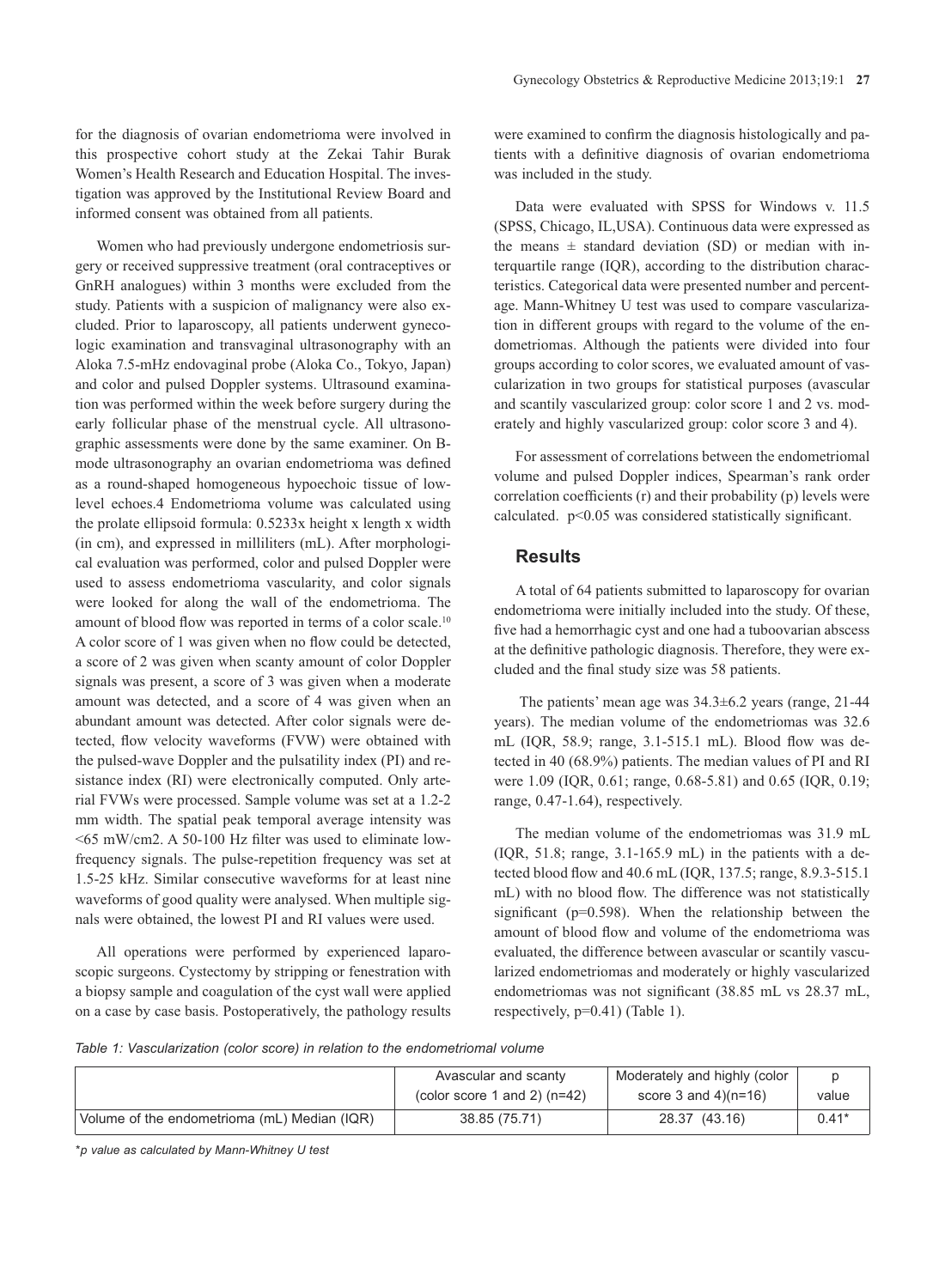On the other hand, the analysis of correlation between the volume of the endometrioma and pulsed Doppler indices showed that the volume of the endometrioma positively correlated with the PI and RI values ( $r=0.335$  and  $r=0.382$ , respectively). The correlation was statistically significant for both PI and RI ( $p=0.026$  and  $p=0.011$ , respectively) (Table 2).

*Table 2: Correlation of the volume of the endometriomas with the Doppler indices* 

| 0.335 | $0.026*$ |
|-------|----------|
| 0.382 | $0.011*$ |
|       |          |

*r: Spearman's correlation coefficient*

#### *\*Significant correlation p< 0.05*

#### **Discussion**

In the present study we were unable to show a statistically significant relationship between endometriomal volume and amount of vascularization reported as color score. However, we found that the increased volume of endometrioma is associated with high vascular resistance assessed by pulsed Doppler indices.

New blood vessel formation has long been recognized as a feature of endometriosis.<sup>5</sup> Therefore, angiogenesis is involved in the pathogenesis of this disease and believed to be a necessary requirement for the sustenance of endometriotic lesions.<sup>11,12</sup> Recent studies have demonstrated that angiogenic cytokines such as vascular endothelial growth factor (VEGF), interleukine-8 (IL-8),and leptin are increased in the peritoneal fluid of women with endometriosis.<sup>13-15</sup>

Color Doppler ultrasound allows noninvasive vascular evaluation of the ovarian masses. Traditional waveform indices (RI and PI) assess pulsatility quantitatively, and these indices are used as a measure of vascular resistance. The rise in vascularization is associated with low resistance to blood flow as measured by the low resistance and pulsatility indices.<sup>16,17</sup> A few studies have studied the presence of blood flow and mean PI and RI values in ovarian endometriomas.7-9,18 The rates of vascularized endometriomas in these studies were reported as approximately 60-70%. In the present study, the rate of vascular presence was 68.9%, which is in agreement with those reported values. In a study by Alcázar and García-Manero, a high correlation between vascularization detected by Doppler ultrasound and immunohistochemical analysis of microvascular density was demonstrated in patients with endometriomas.<sup>9</sup>

Laparoscopic surgery is the recommended approach for women with pelvic pain symptoms and large endometriomas.19,20 On the other hand, recurrent disease and pain after local excision or ablation of endometriosis are common.<sup>21</sup>

Adjuvant medical treatments in early stages of the disease or after surgical treatment have been advocated.22 In recent years, an increasing number of research groups have focused on the angiogenic process in endometriosis in order to develop antiangiogenic treatment strategies. Antiangiogenic agents have been reported to inhibit the establishment of new endometriotic lesions, so these agents hold great promise for the future treatment of endometriosis.<sup>11,12</sup>

The main limitation of this study is that the color score grading of endometrioma vascularization by Doppler ultrasonography might be a subjective measure of blood flow. Pulsatility and resistance indices are more reliable markers of the resistance to blood flow.These could explain our findings that no significant difference was found in the median volume of the endometriomas between avascular or scantily vascularized endometriomas and moderately or highly vascularized endometriomas with regard to the amount of blood flow reported as color score. But, in smaller endometriomas low resistance to blood flow was found as measured by the low resistance and pulsatility indices. The other limitation of this study is the lack of assessment of angiogenesis by microvessel density in the histological specimens.

We have previously investigated the relation of pelvic pain and dense adhesions to Doppler ultrasound findings in patients with ovarian endometriomas involving some of the women recruited in the present study.<sup>23</sup> In that previous study, pelvic pain symptoms were not found to be related to endometrioma vascularization, but we observed an assosiation between higher vascularized endometrioma and the presence of dense pelvic adhesions.

To our knowledge, no data comparing color Doppler ultrasound findings to endometriomal volume are available in the literature. Our study may be therefore unique since we have demonstrated a positive correlation between pulsed Doppler indices and endometriomal volume. These finding might be valuable for the clinical point of view; it can be speculated that smaller endometriomas are associated with lower values of Doppler indices, so lower vascular resistance. Therefore, patients with smaller endometriomas and lower resistance to blood flow might benefit from the antiangiogenic treatments.

In conclusion, our data indicate that ovarian endometriomal vascularization tends to be higher in smaller endometriomas. Transvaginal color and power Doppler as noninvasive and inexpensive methods, can be useful in developing adjuvant treatment plans, such as antiangiogenic drugs in patients with endometriomas, alone or as an adjuvant to surgical treatments. Further studies are needed to study the role of color and power Doppler ultrasound to detect patients with smaller endometriomas who might benefit from the antiangiogenic treatments.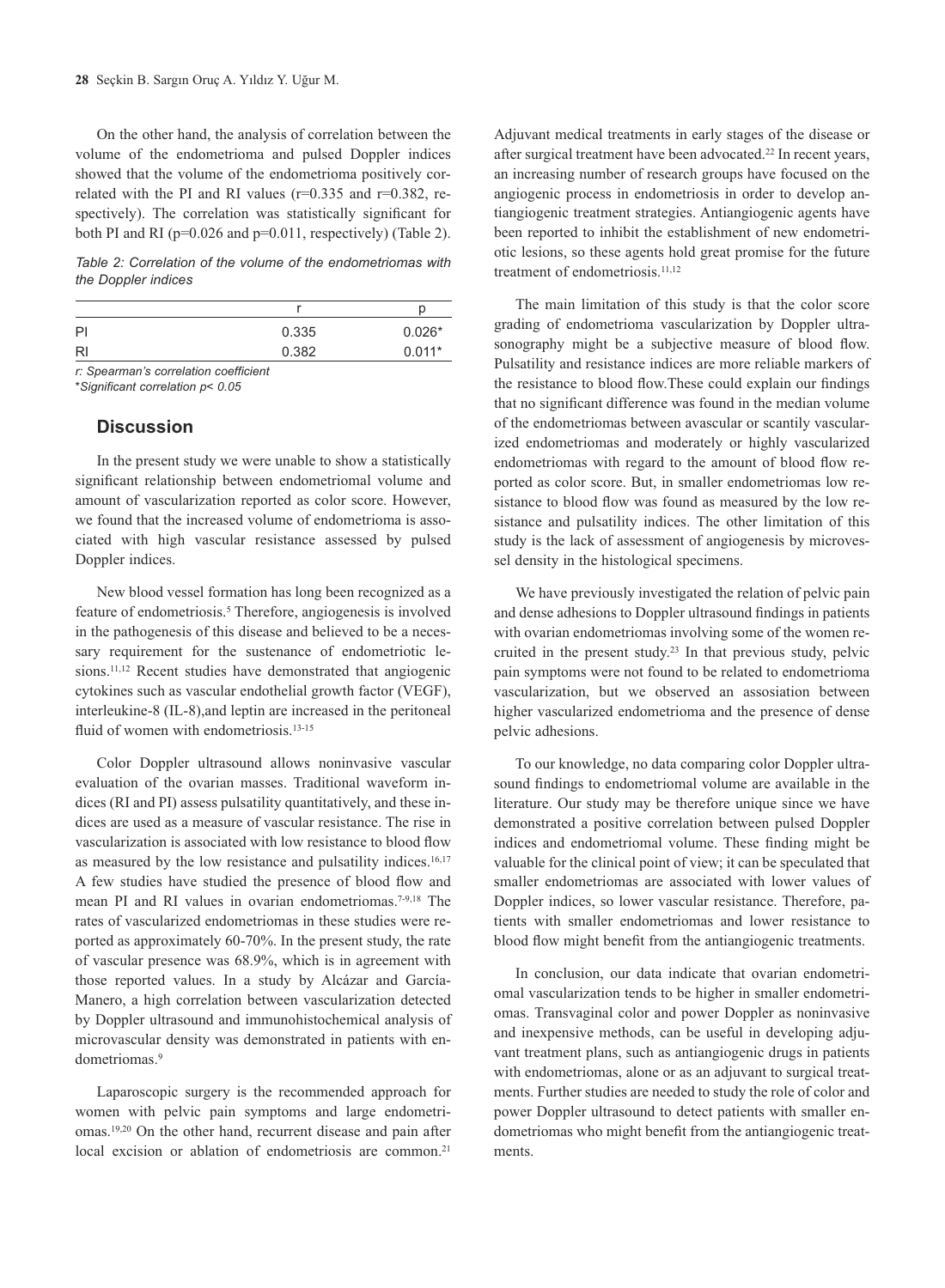# **Endometriomal Duvar Kan Akımı Doppler Bulguları ile Endometriomal Hacim Arasındaki İlişkinin İncelenmesi**

**AMAÇ:** Endometrioma duvarındaki Doppler ultrasonografi ölçümleri ile endometriomal hacim arasındaki ilişkinin incelenmesi.

**GEREÇ VE YÖNTEM:** Bu çalışmaya, overyan endometrioma nedeniyle laparoskopik cerrahi uygulanan toplam 58 hasta dahil edildi. Hastalar, ameliyat öncesinde hacim ve vaskülarizasyon açısından renkli ve pulse Doppler ultrasonografi ile değerlendirildi. Kan akımının varlığı, renk skalası ile ifade edilen miktarı ve Doppler indeksleri incelendi. Hastalar kan akımının yoğunluğuna göre; kan akımı olmayan ve az miktarda kan akımı olan hasta grubu (n=42) ile orta miktarda ve yüksek kan akımı olan hasta grubu (n=16) olarak ikiye ayrıldı. Endometriomal hacim değerleri bu 2 grup arasında kıyaslandı. Hacim ile Doppler indeksleri arasındaki ilişki Spearman'ın korrelasyon analizi ile değerlendirildi. p<0.05 istatistiksel olarak anlamlı kabul edildi.

**BULGULAR:** Endometriomal hacim açısından değerlendirildiğinde, hasta grupları arasında anlamlı bir farklılık saptanmadı (p=0.41). Korrelasyon analizinde ise, endometriomal hacmin pulsatilite indeks (PI) ve rezistans indeks (RI) değerleriyle pozitif korelasyon gösterdiği (sırasıyla, Spearman's r =0.335 and r=0.382) ve bu korelasyonun hem PI hem de RI değerleri için istatistiksel olarak anlamlı olduğu gözlendi (sırasıyla, p=0.026 ve p=0.011).

**SONUÇ:** Endometriomal hacim ile renk skalası olarak ifade edilen kan akım miktarı arasında anlamlı bir ilişki gösterilemedi. Ancak, pulse Doppler indeks değerleriyle incelendiğinde artmış endometriomal hacmin, yüksek vasküler rezistansla, yani azalmış vaskülarizasyonla birlikte olduğu tespit edildi. Bu bulgu, düşük rezistansa sahip küçük endometriomalarda adjuvan tedavilerin geliştirilmesine yardımcı olabilir.

**Anahtar Kelimele**r: Endometrioma, Doppler, Hacim, Vaskülarizasyon

#### **References**

- 1. Bulun SE. Endometriosis. N Engl J Med 2009;360:268- 79.
- 2. Giudice LC, Kao LC. Endometriosis. Lancet 2004;364: 1789-99.
- 3. Van Holsbeke C, Van Calster B, Guerriero S, Savelli L, Paladini D, Lissoni AA, et al. Endometriomas: their ultrasound characteristics. Ultrasound Obstet Gynecol 2010; 35:730-40.
- 4. Guerriero S, Ajossa S, Mais V, Risalvato A, Lai MP, Melis GB. The diagnosis of endometriomas using colour Doppler energy imaging. Hum Reprod 1998;13:1691-95.
- 5. May K, Becker CM. Endometriosis and angiogenesis.

Minerva Ginecol 2008;60:245-54.

- 6. Laschke MW, Giebels C, Menger MD. Vasculogenesis: a new piece of the endometriosis puzzle. Hum Reprod Update 2011;17:628-36.
- 7. Aleem F, Pennisi J, Zeitoun K, Predanic M. The role of color Doppler in diagnosis of endometriomas. Ultrasound Obstet Gynecol 1995;5:51-4.
- 8. Alcázar JL.Transvaginal colour Doppler in patients with ovarian endometriomas and pelvic pain. Hum Reprod 2001;16:2672-5.
- 9. Alcázar JL, García-Manero M. Ovarian endometrioma vascularization in women with pelvic pain. Fertil Steril 2007; 87:1271-6.
- 10. Timmerman D, Valentin L, Bourne TH, Collins WP, Verrelst H, Vergote I; International Ovarian Tumor Analysis (IOTA) Group. Terms, definitions and measurements to describe the sonographic features of adnexal tumors: a consensus opinion from the International Ovarian Tumor Analysis (IOTA) Group. Ultrasound Obstet Gynecol 2000;16:500-5.
- 11. Laschke MW, Menger MD. In vitro and in vivo approaches to study angiogenesis in the pathophysiology and therapy of endometriosis. Hum Reprod Update 2007; 13:331-42.
- 12. Taylor RN, Yu J, Torres PB, Schickedanz AC, Park JK, Mueller MD et al. Mechanistic and therapeutic implications of angiogenesis in endometriosis. Reprod Sci 2009;16:140-6.
- 13. Malhotra N, Karmakar D, Tripathi V, Luthra K, Kumar S. Correlation of angiogenic cytokines-leptin and IL-8 in stage, type and presentation of endometriosis. Gynecol Endocrinol 2012;28:224-7.
- 14. Cho S, Choi YS, Jeon YE, Im KJ, Choi YM, Yim SY et al. Expression of vascular endothelial growth factor (VEGF) and its soluble receptor-1 in endometriosis. Microvasc Res 2012;83:237-42.
- 15. Kuroda K, Kitade M, Kikuchi I, Kumakiri J, Matsuoka S, Kuroda M et al. Peritoneal vascular density assessment using narrow-band imaging and vascular analysis software, and cytokine analysis in women with and without endometriosis. J Minim Invasive Gynecol 2010;17:21-5.
- 16. Saunders HM, Burns PN, Needleman L, Liu JB, Boston R, Wortman JA et al. Hemodynamic factors affecting uterine artery Doppler waveform pulsatility in sheep. J Ultrasound Med 1998;17:357-68.
- 17. Bude RO, Rubin JM. Relationship between the resistive index and vascular compliance and resistance. Radiology 1999;211:411-7.
- 18. Parisa Hajialioghlo, Fatemeh Ghatresamani, Nariman Nezami, Narges Sobhani. Color Doppler Ultrasound